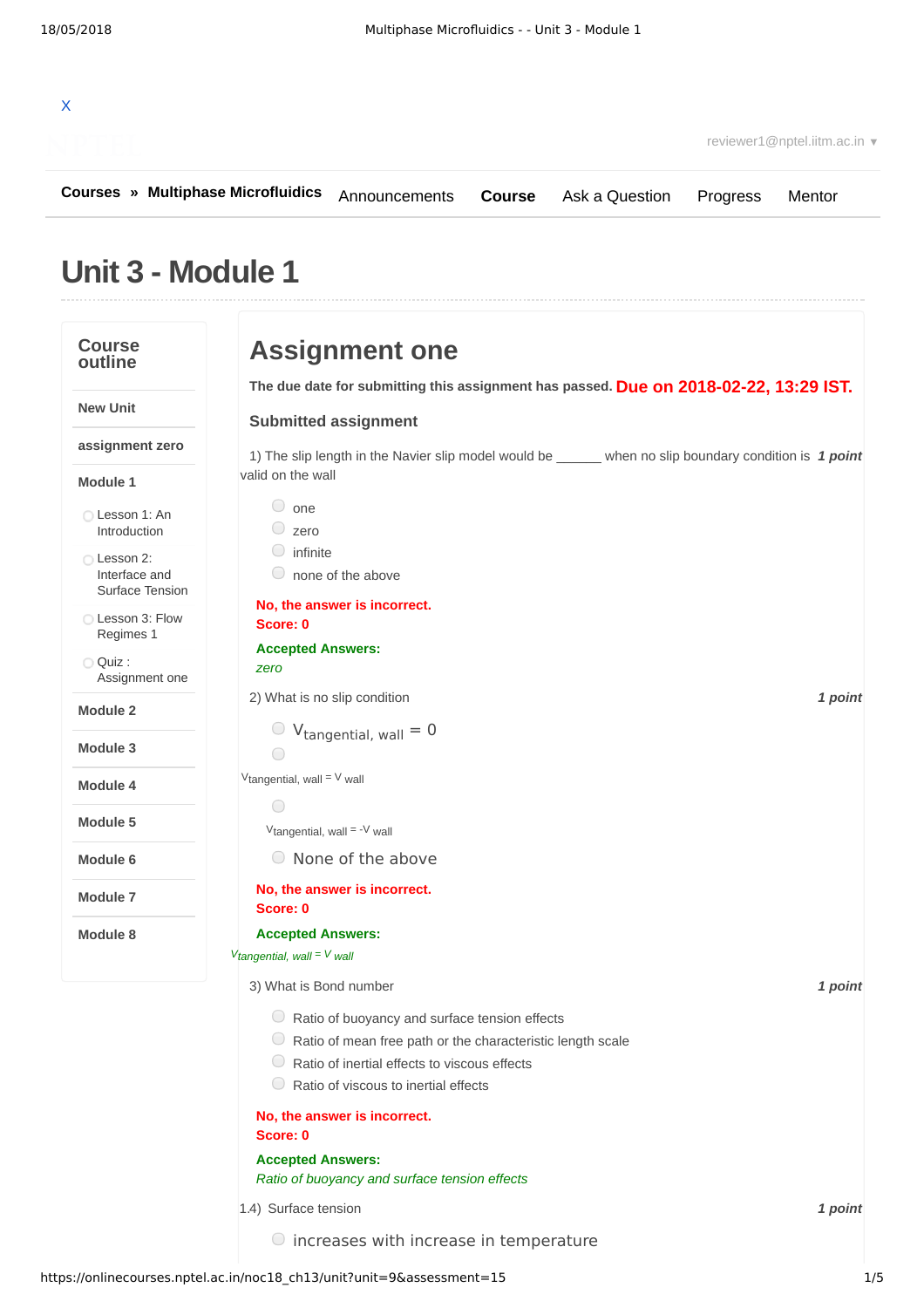| 18/05/2018 | Multiphase Microfluidics - - Unit 3 - Module 1                                                                                                 |         |
|------------|------------------------------------------------------------------------------------------------------------------------------------------------|---------|
|            | $\bigcirc$ decreases with increase in temperature                                                                                              |         |
|            | $\bigcirc$ decreases with increase in pressure                                                                                                 |         |
|            | $\circ$ remain constant with temperature change                                                                                                |         |
|            | No, the answer is incorrect.<br>Score: 0                                                                                                       |         |
|            | <b>Accepted Answers:</b>                                                                                                                       |         |
|            | decreases with increase in temperature                                                                                                         |         |
|            | 5) With increase in surfactant concentration, surface tension                                                                                  | 1 point |
|            | $\circ$ increases                                                                                                                              |         |
|            | $\bigcirc$ decreases                                                                                                                           |         |
|            | $\circ$ remain constant                                                                                                                        |         |
|            | $\bigcirc$ increases then decreases                                                                                                            |         |
|            | No, the answer is incorrect.<br>Score: 0                                                                                                       |         |
|            | <b>Accepted Answers:</b><br>decreases                                                                                                          |         |
|            | 6) At low concentration, surface tension                                                                                                       | 1 point |
|            | $\circ$ decreases linearly                                                                                                                     |         |
|            | $\circ$ decreases exponentially                                                                                                                |         |
|            | $\circ$ increases linearly                                                                                                                     |         |
|            | $\circ$ remain constant                                                                                                                        |         |
|            | No, the answer is incorrect.<br>Score: 0                                                                                                       |         |
|            | <b>Accepted Answers:</b><br>decreases linearly                                                                                                 |         |
|            | 7) This flow regime is not observed in vertical channels:                                                                                      | 1 point |
|            | $\bigcirc$ Bubbly flow                                                                                                                         |         |
|            | Stratified flow<br>$\cup$                                                                                                                      |         |
|            | Slug flow<br>$\cup$                                                                                                                            |         |
|            | Annular flow<br>$\bigcirc$                                                                                                                     |         |
|            | No, the answer is incorrect.<br>Score: 0                                                                                                       |         |
|            | <b>Accepted Answers:</b>                                                                                                                       |         |
|            | <b>Stratified flow</b>                                                                                                                         |         |
|            | 8) What is Suratman number?                                                                                                                    | 1 point |
|            | $\bigcirc$ Re/Ca                                                                                                                               |         |
|            | $\circ$ Re Ca                                                                                                                                  |         |
|            | $ORe + Ca$                                                                                                                                     |         |
|            | ○ None of the above                                                                                                                            |         |
|            | No, the answer is incorrect.<br>Score: 0                                                                                                       |         |
|            | <b>Accepted Answers:</b><br>Re/Ca                                                                                                              |         |
|            | 9) Capillary number for flow of a bubble moving with a velocity of 0.1 m/s in a 1 mm channel is 1 point<br>10 times to that in a 1 cm channel. |         |
|            | <b>True</b>                                                                                                                                    |         |

False

**No, the answer is incorrect. Score: 0**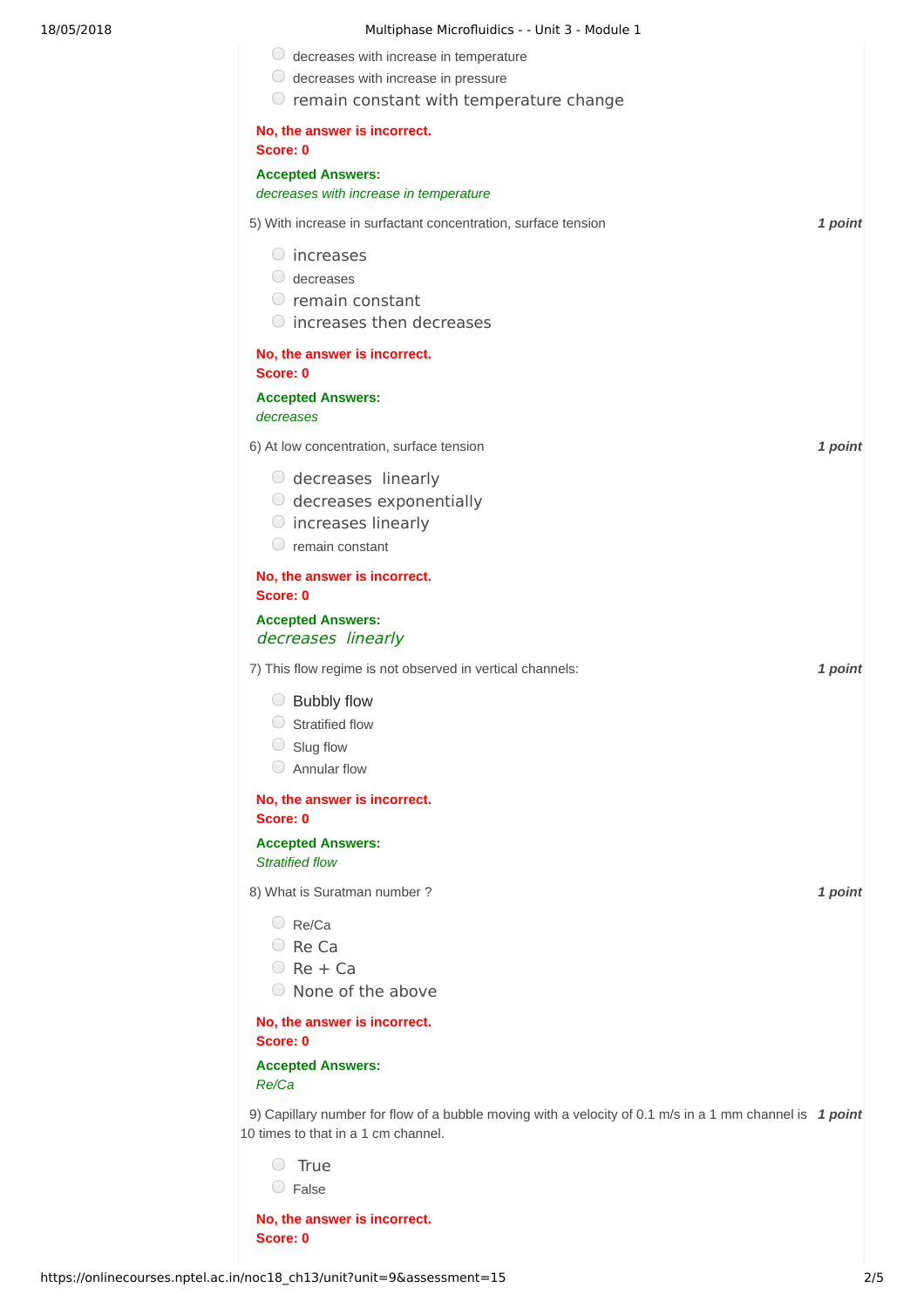#### **Accepted Answers:** *False*

10) *1 point* When the channel size changes from 1 m to 1 mm, the surface area to volume ratio becomes

 $\bigcirc$  0.001 times

- $\bigcirc$  1000 times
- $\bigcirc$  10^6 times
- $0.10^{0.6}$

**No, the answer is incorrect. Score: 0**

### **Accepted Answers:**

*1000 times*

11) The pressure jump between the inside and outside of an air bubble of 1 mm diameter in **1 point** water is **Pa.** 

 $\bigcirc$  14  $\bigcirc$  144  $\bigcirc$  0.14  $\bigcirc$  1440

**No, the answer is incorrect. Score: 0**

**Accepted Answers:** *144*

12) **1** *a pointing the interpropertion of the in a channel having cross sectional area of 1 mm2 having 1 point* gas flow rate of 0.01 g/s would be (assume gas density to be 2 kg/m3):

| 10  |
|-----|
| 5   |
|     |
| 0.5 |
|     |

**No, the answer is incorrect. Score: 0**

**Accepted Answers:**

*5*

13) Which amongst these should be considered and evaluated while analysing flow in **1 point** microchannels

- Surface effects
- Non-continuum effects
- Low Reynolds number effects
- All of the above

#### **No, the answer is incorrect. Score: 0**

**Accepted Answers:**

*All of the above*

14) *1 point* What is Reynolds number

 $\bigcirc$  Ratio of characteristic length scale to the mean free path

- $\circledcirc$  Ratio of mean free path or the characteristic length scale
- $\bigcirc$  Ratio of inertial effects to viscous effects
- $\bigcirc$  Ratio of viscous to inertial effects

**No, the answer is incorrect. Score: 0**

**Accepted Answers:**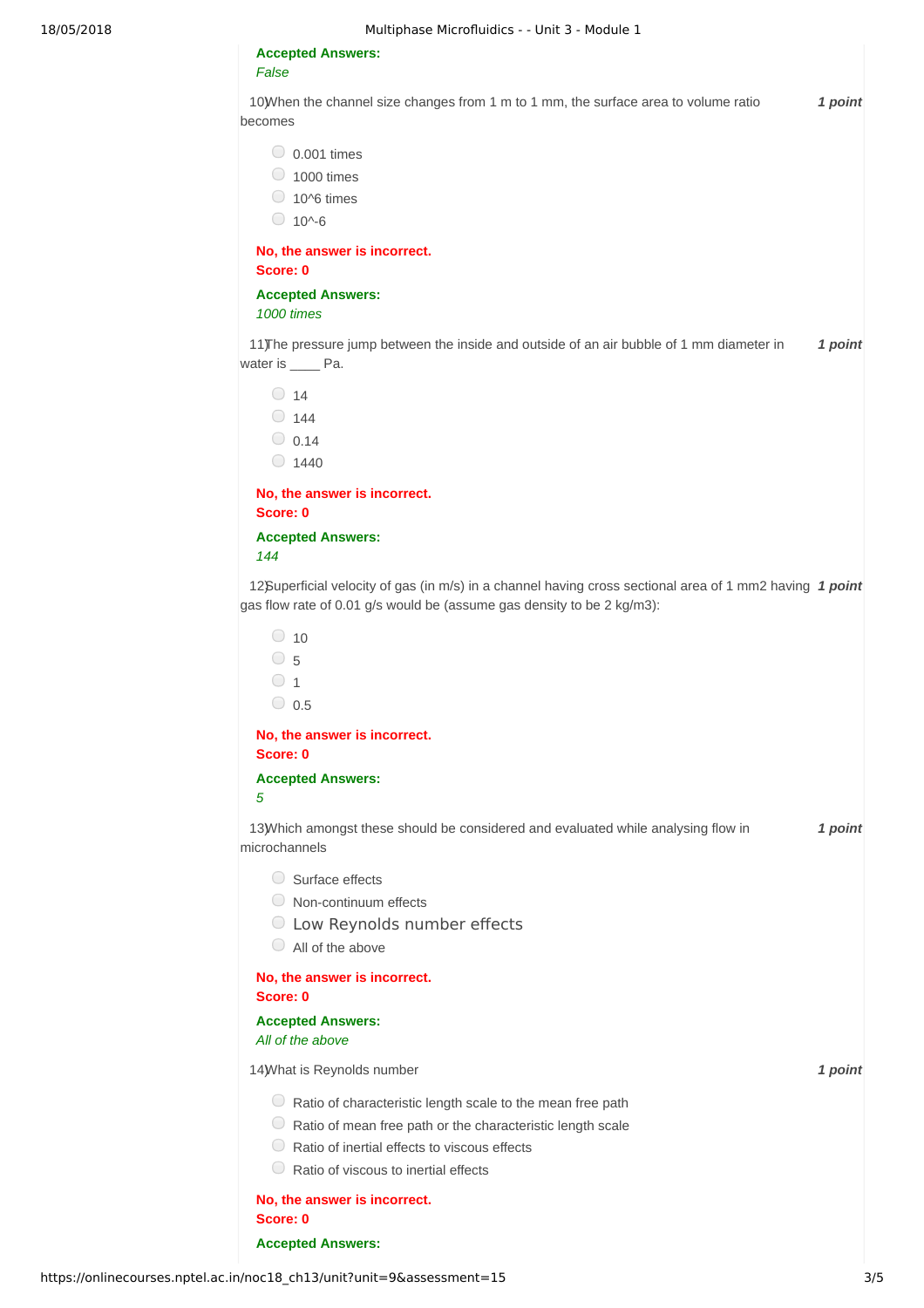## 18/05/2018 Multiphase Microfluidics - - Unit 3 - Module 1

| Ratio of inertial effects to viscous effects                                                                                                                                                                                                                                                                                                                                                                                |         |
|-----------------------------------------------------------------------------------------------------------------------------------------------------------------------------------------------------------------------------------------------------------------------------------------------------------------------------------------------------------------------------------------------------------------------------|---------|
| 1.15Knudsen number is                                                                                                                                                                                                                                                                                                                                                                                                       | 1 point |
| ○ Ratio of characteristic length scale to the mean free path<br>○ Ratio of mean free path or the characteristic length scale<br>$\cup$<br>Ratio of inertial effects to viscous effects<br>○ Ratio of viscous to inertial effects                                                                                                                                                                                            |         |
| No, the answer is incorrect.<br>Score: 0                                                                                                                                                                                                                                                                                                                                                                                    |         |
| <b>Accepted Answers:</b><br>Ratio of mean free path or the characteristic length scale                                                                                                                                                                                                                                                                                                                                      |         |
| 1.16) Fluid can be considered continuum if                                                                                                                                                                                                                                                                                                                                                                                  | 1 point |
| $Kn \ge 10$<br>$Kn \leq 10-2$<br>$\bigcirc$ 10 <sup>-2</sup> < Kn < 0.1<br>$0.1 <$ Kn $< 10$                                                                                                                                                                                                                                                                                                                                |         |
| No, the answer is incorrect.<br>Score: 0                                                                                                                                                                                                                                                                                                                                                                                    |         |
| <b>Accepted Answers:</b><br>$Kn \leq 10-2$                                                                                                                                                                                                                                                                                                                                                                                  |         |
| 17) What is Electrosphoresis                                                                                                                                                                                                                                                                                                                                                                                                | 1 point |
| O Movement of a charged surface relative to a stationary liquid due to an external electric field<br>$\cup$<br>Movement of a charged surface relative to a moving liquid due to an external electric field<br>$\cup$<br>Movement of a charged surface relative to a stationary liquid due to an internal electric field<br>Movement of a charged surface relative to a stationary surface due to an external electric field |         |
| No, the answer is incorrect.<br>Score: 0                                                                                                                                                                                                                                                                                                                                                                                    |         |
| <b>Accepted Answers:</b><br>Movement of a charged surface relative to a stationary liquid due to an external electric field                                                                                                                                                                                                                                                                                                 |         |
| 18)At the molecular level, separation between two immiscible fluids depends upon                                                                                                                                                                                                                                                                                                                                            | 1 point |
| Molecular interactions between them<br>Brownian diffusion<br>$\cup$<br>Both a and b<br>none of the above                                                                                                                                                                                                                                                                                                                    |         |
| No, the answer is incorrect.<br>Score: 0                                                                                                                                                                                                                                                                                                                                                                                    |         |
| <b>Accepted Answers:</b><br>Both a and b                                                                                                                                                                                                                                                                                                                                                                                    |         |
| 19)Surface tension becomes zero at                                                                                                                                                                                                                                                                                                                                                                                          | 1 point |
| $\circ$ Critical temperature<br>○ Saturation temperature<br>C Critical pressure<br>Saturation pressure                                                                                                                                                                                                                                                                                                                      |         |
| No, the answer is incorrect.<br>Score: 0                                                                                                                                                                                                                                                                                                                                                                                    |         |
| <b>Accepted Answers:</b><br><b>Critical temperature</b>                                                                                                                                                                                                                                                                                                                                                                     |         |
| 1.20) What is a capillary number                                                                                                                                                                                                                                                                                                                                                                                            | 1 point |
| $\bigcirc$<br>Ratio of buoyancy and surface tension effects                                                                                                                                                                                                                                                                                                                                                                 |         |